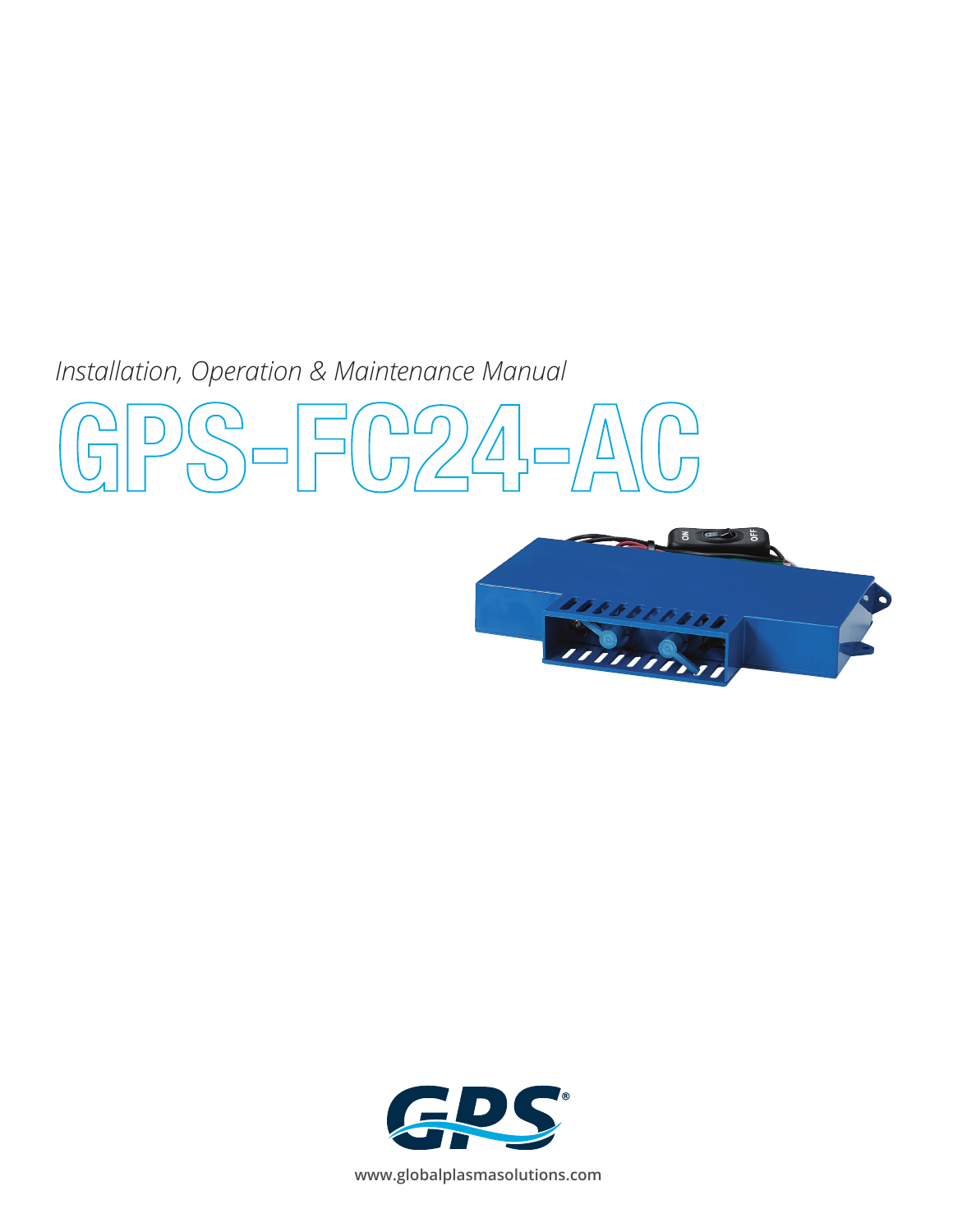Thank you for purchasing a GPS-FC24-AC from Global Plasma Solutions. The GPS-FC24-AC is an autocleaning air purifier that can be mounted in mini split ceiling cassettes, wall mounted ducted air handlers, and other HVAC equipment that requires a compact design. The included magnets allow for installation without cutting or drilling. The GPS-FC24-AC requires no maintenance or periodic replacement parts.

#### *Hardware Provided by GPS*

Before you start, confirm the contents of your shipment. Each GPS-FC24-AC will consist of the following

- 1. GPS-FC24-AC with in line power switch.
- 2. Rare earth magnets (2).
- 3. Machine screws and nuts (2 each) for mounting magnets.

#### *Hardware by Others*

- 1. Electrical wiring, junction box, or receptacle to provide power to the GPS-FC24-AC.
- 2. Self-tapping screws (optional) if not using magnet mount.
- 3. Zip ties.

#### *Installation Location*

GPS recommends mounting the GPS-FC24-AC after the prefilter and before the cooling coil, on the blower housing on the side opposite the motor. In ductless mini-split ceiling cassette applications, it is suggested to mount the unit to the fan inlet. The emitter brushes should be no closer than two inches from any wiring or metal objects.

#### *Mechanical Installation*

- 1. Ensure power to the HVAC equipment and the circuit the GPS-FC24-AC will be connected to has been turned off.
- 2. Find an appropriate location. Verify the carbon fiber emitters have a 2" clearance from wires or other metal objects.
- 3. Mount the magnets to the GPS-FC24-AC using included hardware. See FIGURE 1.
- 4. When mounting in a ceiling cassette use zip ties to secure GPS-FC24-AC to fan inlet screen or grid. NOTE: if mounting in a ceiling cassette that has a self cleaning filter, the unit must be mounted behind the screen and self cleaning system, but before the fan inlet.
- 5. Install the GPS-FC24-AC so that airflow is passing by both emitters at the same time (like a football through goalposts). Make sure the unit is positioned so it obstructs as little airflow as possible.



Figure 1

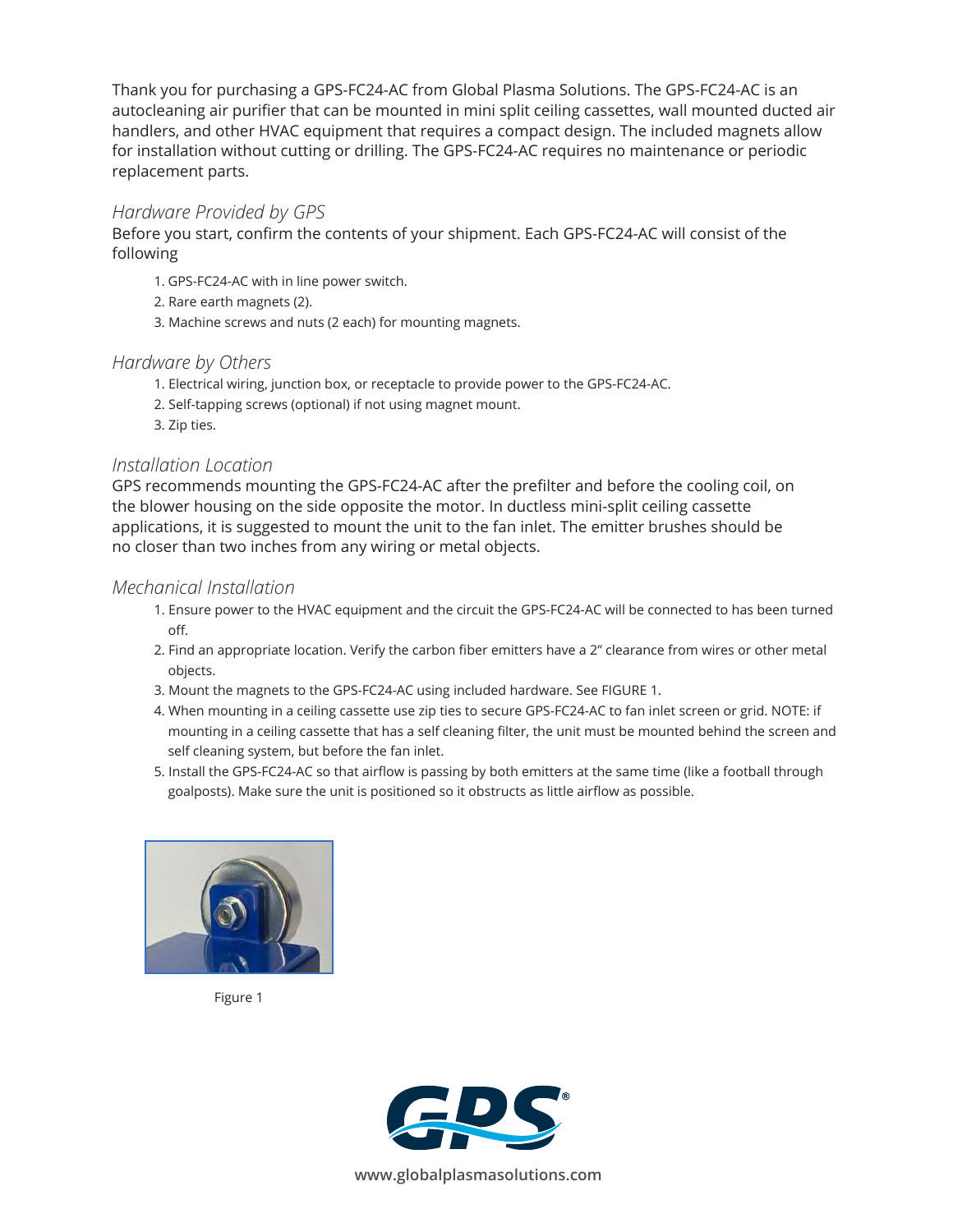#### *Wiring*

- 1. Confirm the power is off prior to wiring. Follow all local and national electrical and building codes.
- 2. GPS recommends the GPS-FC24 be powered constantly and NOT switched with the system or blower.
- 3. The GPS-FC24-AC will self-adjust to voltages from 24VAC to 240VAC. Output and performance will not be effected by the choice of input voltage. Connect the power wires as follows:

Black 24 - 240VAC White Neutral or L2 Green Ground Brown Dry Contacts/BAS Alarm

4. Wire in BAS terminals (optional) The GPS-FC24-AC is equipped with a set of dry contacts that are normally open and close when the GPS-FC24-AC is on and has no faults. The contacts are rated up to 250VAC and 1A.

## *Operation*

**!**

#### CAUTION! NEVER TOUCH BRUSHES WHILE OPERATING, SHOCK MAY OCCUR

Once powered and the inline switch is in the on position, the unit initiates an internal check of all systems. If the auto cleaning wiper blade is not in the "home" position, it will move to the home position in series with the airflow.

# *Cleaning Cycle*

The GPS-FC24-AC comes with a preset cleaning cycle designed to clean the brushes every three days. The cleaning process may be activated by pushing the clean button located on the side of the unit. To change the cycle frequency, press the cleaning cycle button once. While cleaning is in progress press and hold the cleaning cycle button for 5 seconds. The LED will start flashing. Pressing the cleaning cycle button again will change the days between cleaning. The number of flashes indicates the cleaning interval in days (3 flashes=3 days, 5 flashes=5 days).

### *Troubleshooting*

- 1. Unit will not power up, LED not illuminated:
	- a. Confirm proper voltage is applied to the correct terminal(s).
	- a. Try an alternate power source. If using 24v try using 120v or vice versa.
- 2. Wiper sticks or stops on emitters:
	- a. Adjust height of emitters: loosen screw at base of emitter gently push or pull emitter to a height where wiper just contacts emitter. Hold the emitter in place and tighten screw. Verify correct height after tightening screw.
- 3. Wiper does not clean/ contact emitters:
	- a. Adjust height of emitters: loosen screw at base of emitter gently push or pull emitter to a height where wiper just contacts emitter. Hold the emitter in place and tighten screw. Verify correct height after tightening screw.
	- b. If the emitter is worn to the point where there is no adjustment, replacement emitters can be ordered from GPS. Remove the screw and the emitter base, unplug the emitter from the connector. Plug the new emitter in, reinstall base, adjust emitter height and tighten screw.
- 4. If unit does not operate properly after verifying the above instructions please contact GPS for additional assistance.



**www.globalplasmasolutions.com**